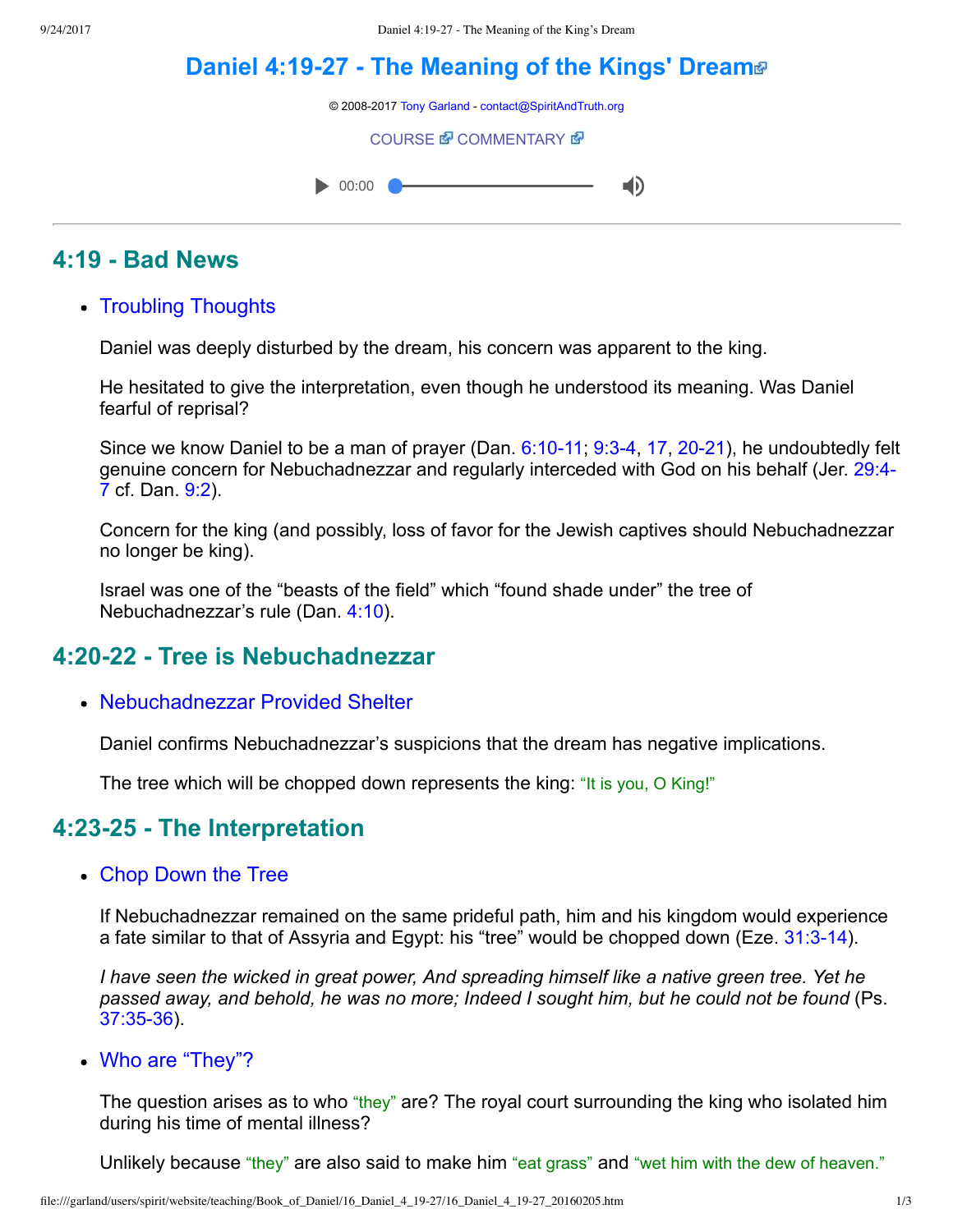The verbal-phrase "they will make you" (also in Daniel [4:32\)](http://www.spiritandtruth.org/bibles/nasb/b27c004.htm#Dan._C4V32) should be understood as an impersonal passive form: "you will be driven. "

Living Like a Beast

"Beasts of the field" refers to domesticated animals, such as oxen and donkeys, not wild animals such as lions and tigers.

Nebuchadnezzar would live like behemoth (Job [40:15](http://www.spiritandtruth.org/bibles/nasb/b18c040.htm#Job_C40V15)). See [Image of God or Beast?](http://www.spiritandtruth.org/id/danc.html?Daniel_2:31)

A promise of restoration: "until you know."

The Most High Rules

God's rule is not only in the world above or in the world to come, but in this world : in the kingdom of men.

Daniel's earlier interpretation of the king's dream in chapter 2 revealed history will follow a divinelyestablished sequence of kingdoms.

The prideful inability of rulers to discern the hand of God in the events of their realms is not unique to Nebuchadnezzar: it will characterize Gog and the kings allied with the final Gentile ruler, the Beast (Eze. 38:3-4, 10-11; Rev. [17:17\)](http://www.spiritandtruth.org/bibles/nasb/b66c017.htm#Rev._C17V17).

#### A Tree with Food for All



[Nebuchadnezzar's](file:///garland/users/spirit/website/teaching/Book_of_Daniel/16_Daniel_4_19-27/Songe_Nabuchodonosor_arbre.jpg) dream: the fallen tree. "Ars Moriendi." Marseille - BM ms. 0089 (f. 024v), 15th century. Image courtesy of [culture.gouv.fr.](http://commons.wikimedia.org/wiki/File:Songe_Nabuchodonosor_arbre.jpg) Image is in the public domain.

### **4:2627 Daniel's Advice**

• Break off Your Sins

Notice Daniel's courage in giving this advice to the king!

The need of all mankind (Isa.  $64:5-7$ ; Rom.  $3:10-18$ ).

• Righteousness Through Works?

LXX: " atone for thy sins by alms, and thine iniquities by compassion on the poor "

TNK: " redeem your sins by beneficence and your iniquities by generosity to the poor. "

The phrase, "break off your sins," can be literally translated as: "the sins of you in/with/by righteousness cease."

The clear teaching of Scripture: no person is able to pay for the sins of any other, much less their own (Ps. 49:6-8).

Genuine repentance is accompanied by action (Mat. 3:8-10).

• Importance of Righteous Rule